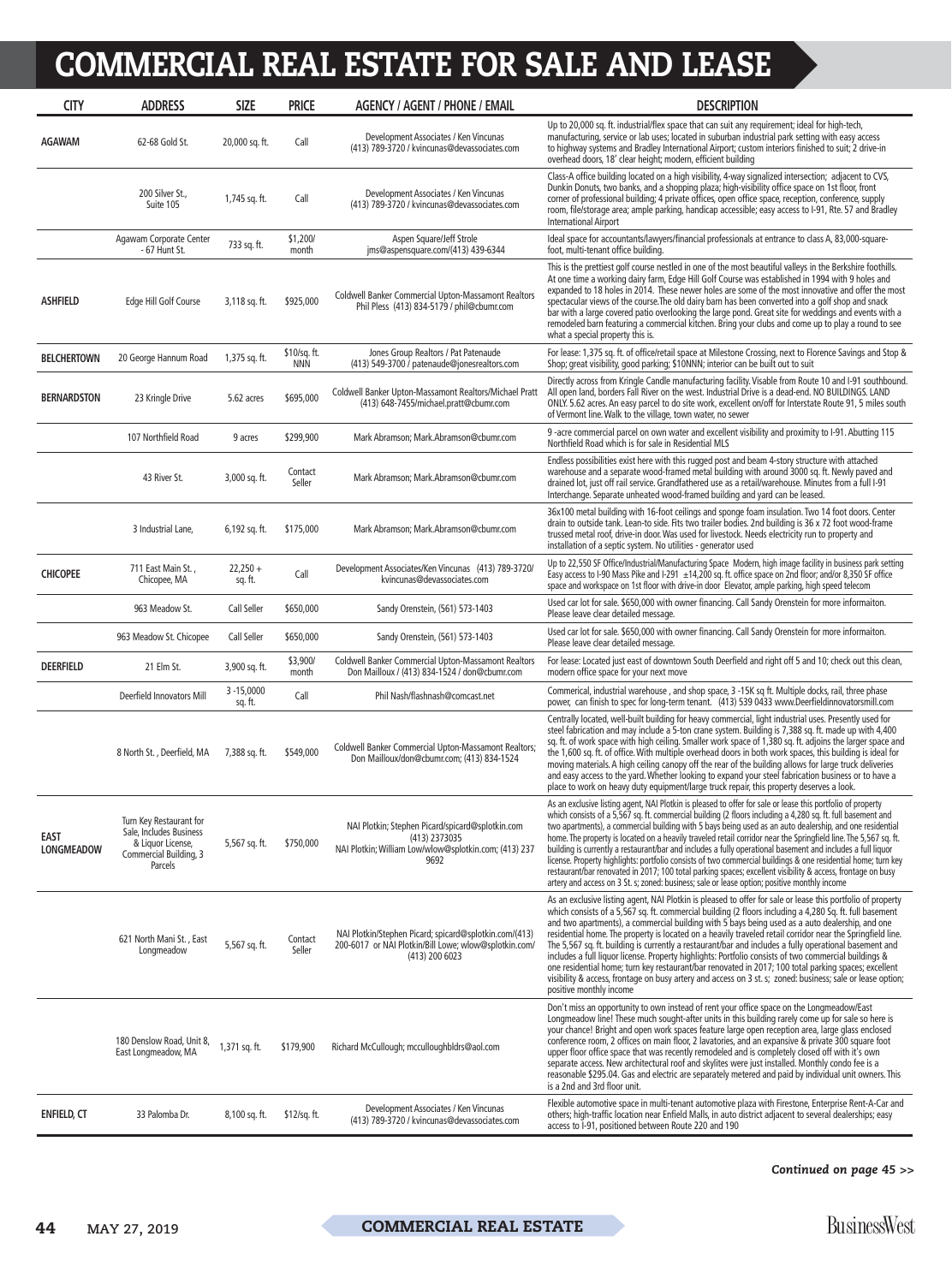| <b>CITY</b>       | <b>ADDRESS</b>                                                                          | <b>SIZE</b>                        | <b>PRICE</b>        | <b>AGENCY / AGENT / PHONE / EMAIL</b>                                                                | <b>DESCRIPTION</b>                                                                                                                                                                                                                                                                                                                                                                                                                                                                                                                                                                                                                                                                                                                                                                                                                                                                                                                                                                                                               |
|-------------------|-----------------------------------------------------------------------------------------|------------------------------------|---------------------|------------------------------------------------------------------------------------------------------|----------------------------------------------------------------------------------------------------------------------------------------------------------------------------------------------------------------------------------------------------------------------------------------------------------------------------------------------------------------------------------------------------------------------------------------------------------------------------------------------------------------------------------------------------------------------------------------------------------------------------------------------------------------------------------------------------------------------------------------------------------------------------------------------------------------------------------------------------------------------------------------------------------------------------------------------------------------------------------------------------------------------------------|
| <b>ERVING</b>     | 7 Lester St.                                                                            | <b>Contact Seller</b>              | \$79,900            | Mark Abramson; Mark.Abramson@cbumr.com                                                               | An inexpensive place to start your new business. Equipment available for restaurant use and another<br>space available within for additional use. St. parking available                                                                                                                                                                                                                                                                                                                                                                                                                                                                                                                                                                                                                                                                                                                                                                                                                                                          |
| GILL              | 326 Main Road                                                                           | 2,235 sq./ft                       | \$285,000           | <b>Coldwell Banker Commercial Upton-Massamont Realtors</b><br>Wanda; wanda@cbumr.com/ (413) 768-9848 | The current owners transformed this antique gem that was once the Gill Store into one of the area's<br>finest restaurants known as the Gill Tavern. The owner of the restaurant will continue to operate<br>this very popular dining destination and is the perfect long term tenant. The interior has a warm and<br>inviting atmosphere with an attractive bar, original built-ins, wood floors, good size kitchen, walk-in<br>cooler, restroom, office and outside dining area. The second floor has a charming apartment that<br>consists of a kitchen, dining and living room, 2 bedrooms and a full bath. There is a large full walk<br>out basement with high ceilings and ample amounts of storage. The owners added steel beams<br>for additional supports, updated the electrical and plumbing, added insulation and a new roof was<br>installed in 2005 and the Buderus heating system is only 10 years old. This special building comes with<br>10 parking spaces, garden area and it is located in the town's center |
| <b>GREENFIELD</b> | 101 Munson St.                                                                          | 3,925 sq. ft. to<br>23,300 sq. ft. | \$16/sq. ft.        | Development Associates / Ken Vincunas<br>(413) 789-3720 / kvincunas@devassociates.com                | Greenfield Corporate Center is a high-quality, 25-acre suburban corporate campus; ideal for call<br>centers and back office uses; zoned for medical and general office; it's located at the intersection of<br>I-91 and Route 2 in Greenfield, less than 30 minutes from the 5 College area                                                                                                                                                                                                                                                                                                                                                                                                                                                                                                                                                                                                                                                                                                                                      |
|                   | 348 High, St.                                                                           | 1,140 sq. ft.                      | \$159,900           | Susanne Lacosse/Susanne.lacosse@cbumr.com                                                            | The perfect high-traffic exposure for your new or growing business! The existing building has most recently<br>been used as an insurance office, and features four offices as well as a kitchen, full bath, and updated<br>heating system. The .6-acre parcel has frontage on two roads and offers plenty of parking. It's handicapped<br>accessible, and with a few improvements your business will be up and running in no time!                                                                                                                                                                                                                                                                                                                                                                                                                                                                                                                                                                                               |
|                   | 38 Haywood St.,<br>Greenfield, MA 01301                                                 | 49,478                             | \$850,000           | Mark Abramson; Mark.Abramson@cbumr.com                                                               | Fully rented, grandfathered industrial, warehouse, office building with a 20,000 sq. ft. newer addition<br>that has two loading docks and 1 drive-in door. You can buy this as an investment or an owner-<br>occupied user, as long as you work with expiring leases. Great opportunity either way. Centrally<br>located. One of the major tenants has a right of 1st refusal.                                                                                                                                                                                                                                                                                                                                                                                                                                                                                                                                                                                                                                                   |
|                   | 14 Hope St., Greenfield,<br>MA 01301                                                    | 22,725                             | \$599,500           | Mark Abramson; Mark.Abramson@cbumr.com                                                               | Present Recorder newspaper building/ can be used as a production facility or converted to office<br>building as it is located across from the county court house. Recorder will consider leasing back space<br>as they are looking to stay in the area but only do administration and reporting out of this building<br>presently. Available lot next door can provide excellent parking and access from Olive St. Located in<br>the heart of a revitalization project                                                                                                                                                                                                                                                                                                                                                                                                                                                                                                                                                           |
|                   | 55-57 Pierce St.,<br>Greenfield, MA 01301                                               | 16,000 sq. ft.                     | \$399,500           | Mark Abramson; Mark.Abramson@cbumr.com                                                               | Real estate only for sale. Present tenant will vacate upon transfer or can stay and rent for a while if<br>needed by the Buyer. Previous 2-Family in the front presently being used for administration office.<br>Newer addition to the rear of the front yielding 16,000 sq. ft. of manufacturing                                                                                                                                                                                                                                                                                                                                                                                                                                                                                                                                                                                                                                                                                                                               |
|                   | Office Space Available in<br>Downtown Greenfield                                        | 166-4,300<br>sq. ft.               | \$10                | NAI Plotkin; Stephen Picard/spicard@splotkin.com; (413)<br>2373035                                   | For lease: Office space available in downtown Greenfield, 166 sq. ft. to 4,300 sq. ft. of space. St. and<br>nearby parking lots (average \$20-35 per vehicle per month). Property Highlights: 166 sq. ft. to 4,000<br>sq. ft. office space; professionally managed building; handicap accessible on all levels; nearby parking,<br>reasonable rates; on public bus route                                                                                                                                                                                                                                                                                                                                                                                                                                                                                                                                                                                                                                                         |
|                   | 381 High St.                                                                            | <b>Contact Seller</b>              | \$350,000           | Mark Abramson; Mark.Abramson@cbumr.com                                                               | Property is located at a three-way lighted intersection at the junctions of Silver and High Streets High<br>traffic count and great visibility. Additional land is available to the north. There is a 30-car Class 2<br>License on the property now and could be transferred to a new buyer.                                                                                                                                                                                                                                                                                                                                                                                                                                                                                                                                                                                                                                                                                                                                     |
|                   | 192 Shelburne Road                                                                      | <b>Contact Seller</b>              | \$250,000           | Mark Abramson; Mark.Abramson@cbumr.com                                                               | Located very close to the Rotary between 2 hotels                                                                                                                                                                                                                                                                                                                                                                                                                                                                                                                                                                                                                                                                                                                                                                                                                                                                                                                                                                                |
|                   | 324 Main St.                                                                            | 100,000 sq. ft.                    | \$8/SF/<br>Month    | Mark Abramson; Mark.Abramson@cbumr.com                                                               | 4 Levels of spaces including basement Varying square footages available. Can be divided by floor or tenant<br>can take multiple floors. 2 Elevators available. Right near main intersection in downtown Greenfield.                                                                                                                                                                                                                                                                                                                                                                                                                                                                                                                                                                                                                                                                                                                                                                                                              |
|                   | 280 Deerfield St.                                                                       | $4,626$ sq. ft.                    | \$319,000           | Christina Postera; Christina.Postera@cbumr.com                                                       | Calling all investors! This 6-unit rental property has many updates, including code-updated fire alarm<br>system and fire egresses (certified 2018), a new front porch (2015), roof (2012), replacement windows,<br>and more. All units have separate utilities and lead certificates. Three units are 1-bedroom efficiency<br>apartments, and the other three units are 2-bedroom apartments, with off-St. parking for all. Current<br>owners have completed many other updates. Come take a look                                                                                                                                                                                                                                                                                                                                                                                                                                                                                                                               |
|                   | 278-302 Main St.                                                                        | 166 sq. ft. -<br>4,300 sq. ft.     | Contact<br>Seller   | NAI Plotkin/Stephen Picard; spicard@splotkin.com/<br>(413) 200-6017                                  | For lease: Office space available in downtown Greenfield, 166 sq. ft. to 4,300 sq. ft. of space. St. and<br>nearby parking lots (average \$20-35 per vehicle per month). Property highlights: 166 sq. ft. to 4,000<br>Sq. ft. office space; Professionally Managed building; handicap accessible on all levels; nearby parking,<br>reasonable rates; on public bus route                                                                                                                                                                                                                                                                                                                                                                                                                                                                                                                                                                                                                                                         |
|                   | 173 Main Street,<br>Greenfield, MA 01301                                                | Call                               | Call                | Mark Abramson; Mark.Abramson@cbumr.com                                                               | Well-located office building with historic charm, natural wood trim and panelling. Full basement for<br>great storage. Gas heating, with asbestos removed from pipes. Great visibility and easy on-street<br>parking. Could be a multi-tenant building with great potential for shared reception and services.                                                                                                                                                                                                                                                                                                                                                                                                                                                                                                                                                                                                                                                                                                                   |
| <b>HADLEY</b>     | 107 Russell St.                                                                         | 1 acre                             | \$700,000           | CBR Realty / Bob Tudryn<br>(413) 387-0303 / bobtudryn@icloud.com                                     | This is a potential development opportunity located on Route 9 next to Cumberland Farms.                                                                                                                                                                                                                                                                                                                                                                                                                                                                                                                                                                                                                                                                                                                                                                                                                                                                                                                                         |
|                   | 206 Russell St.                                                                         | 1 acre                             | \$575,000           | Jones Group Realtors / Pat Patenaude<br>(413) 549-3700 / patenaude@jonesrealtors.com                 | Prime redevelopment site on Route 9 with existing curb cut, midway between Amherst and Northampton;<br>high-traffic count, great visibility, conceptual plans are done for a 6,900 sq. ft. retail building                                                                                                                                                                                                                                                                                                                                                                                                                                                                                                                                                                                                                                                                                                                                                                                                                       |
| <b>HATFIELD</b>   | 62 Main St.                                                                             | 2,216 sq. ft.                      | $$14+qross$         | Hampshire Property Management Group, Inc.; Rich<br>Madowitz/rmm@hpmgnoho.com; (413) 650-6025         | Located in Hatfield Center across from City Hall in a country setting near the Connecticut River. Ideal<br>for professional office or medical use. Amenities include private entrances, off-St. parking, hardwood<br>floors, HVAC and private bathroom                                                                                                                                                                                                                                                                                                                                                                                                                                                                                                                                                                                                                                                                                                                                                                           |
| <b>HOLYOKE</b>    | 79-83 Lower Westfield<br>Road, Holyoke Crossing-<br>Ingleside                           | 1.5 acres                          | Call                | Radner Realty / Dennis Croteau<br>(413) 530-2873 / N/A                                               | For sale, lease, or development: Two parcels, across from Sears Automotive Repair; also near Pier<br>1 Imports, CVS, and Kahoud Oriental Rugs; additional abutting property available for combined<br>development                                                                                                                                                                                                                                                                                                                                                                                                                                                                                                                                                                                                                                                                                                                                                                                                                |
|                   | 120 Whiting Farms Road                                                                  | 50,000 sq. ft.                     | \$5 nnn or<br>5 mil | Chris Parent/caparent@aol.com                                                                        | Great location! One mile from Holyoke mall at the intersection of Routes90 and 91; 50,000 sq. ft<br>Lighted parking lot for 150 cars. 5 acre lot. Premier Building in Holyoke!                                                                                                                                                                                                                                                                                                                                                                                                                                                                                                                                                                                                                                                                                                                                                                                                                                                   |
|                   | 14,500-50k Sq. Ft.<br>Warehouse, Distribution or 14,500 sq. ft.<br><b>Storage Space</b> |                                    | Call                | Open Square/Maggie Bergin<br>(413) 532-5057 ext. 205/marketing@opensquare.com                        | Approximately 14,500 to 50k contiguous sq. ft. of warehouse, distribution, or storage space in<br>Holyoke, Massachusetts. Centrally located for quick N/S and E/W highway access. Warehouse tenant is<br>responsible for electricity and data and a share of heat and taxes. Multiple freight docks and overnight<br>parking spots. Locking security gate. Concrete floor. 12' 6" ceilings. Flooded with natural light. Well-lit<br>parking at night.                                                                                                                                                                                                                                                                                                                                                                                                                                                                                                                                                                            |
| <b>LUDLOW</b>     | 1087 Center St.                                                                         | 2.3 acres                          | \$399,900           | Grace Group Realty/Heather Goncalves<br>(413) 374-8197/heather@gracegrouprealty.com                  | COMMERCIAL - Industrial A zoned property. Incredible business opportunity. On prime Center St.<br>location in Ludlow. 3 miles west to closest convenience store/gas station (Pride, Ludlow), 7 miles east to<br>closest convenience store/gas station (Planet Gas, Belchertown). Could be one-of-a-kind. This beautiful<br>property sits on 2.3 acres with many uses. Surrounded by agricultural-zoned propertiesthis could be the<br>unique site you have been waiting foron well-traveled Route 21. Current paved drive has parking for<br>10-12 vehicles. The site itself has a multitude of possibilities. Act nowopportunity knocks!!!                                                                                                                                                                                                                                                                                                                                                                                      |
|                   | 100 Moody St.                                                                           | 1,100 sq. ft.                      | Call                | Northeast Contractors inc./Jason Sergentanis<br>(413) 589-7201/jsergentanis@northeastcontractors.com | Office complex has the following office space available; For Lease: 1,100 sq. ft. office space with<br>waiting room/receptionist office, conference room, three private offices and private bathroom.<br>For lease: 3,250 Office space with waiting room/receptionist office, conference room, break room, 7<br>office spaces, 1,100 sq. ft. of light industrial space with two offices within the light industrial space.<br>Easy access to I-90 Mass Pike and I-291 to I-91<br>Continued on page 46 >>                                                                                                                                                                                                                                                                                                                                                                                                                                                                                                                         |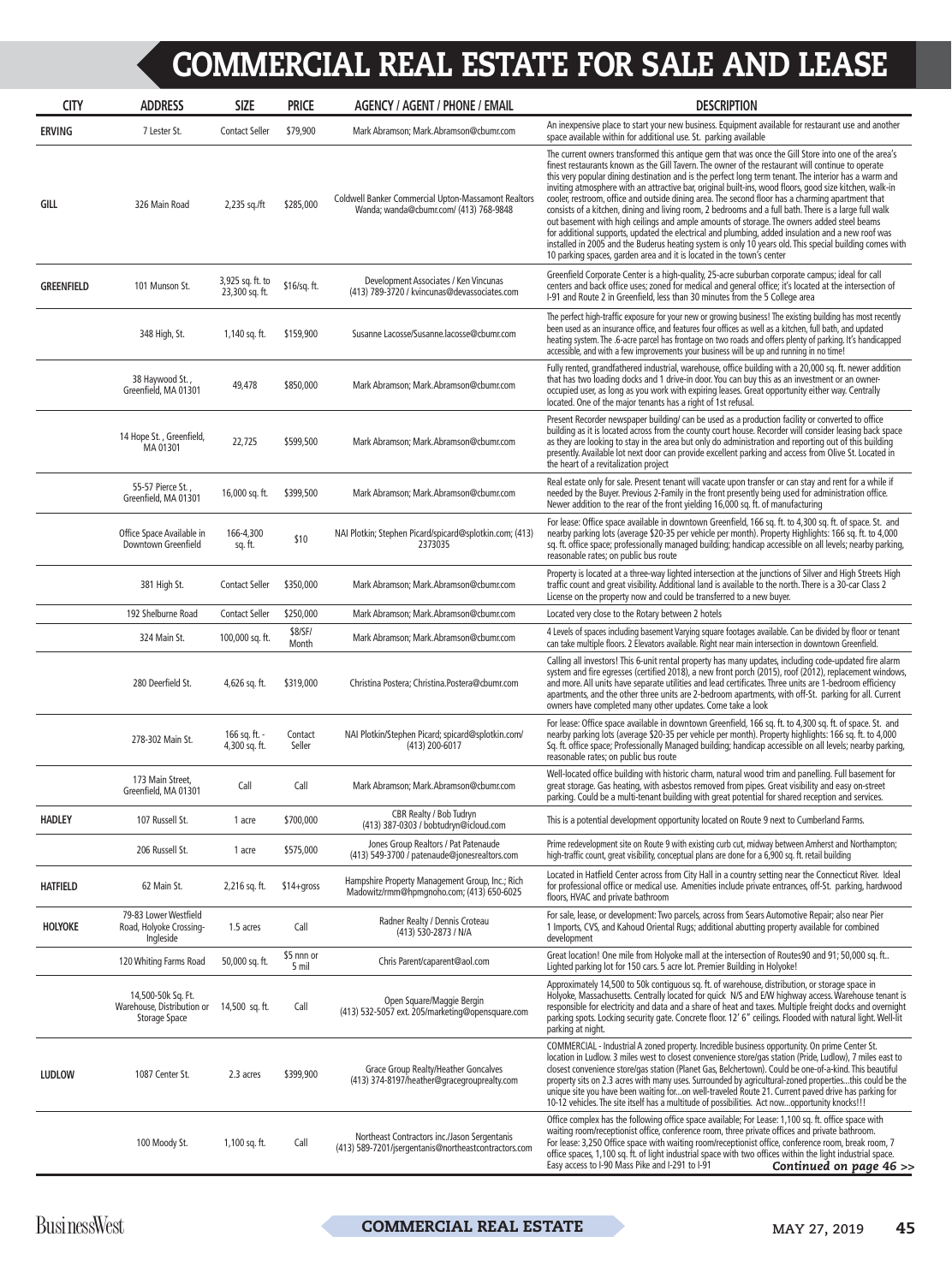| <b>CITY</b>                      | <b>ADDRESS</b>                                 | <b>SIZE</b>                       | <b>PRICE</b>             | <b>AGENCY / AGENT / PHONE / EMAIL</b>                                                                       | <b>DESCRIPTION</b>                                                                                                                                                                                                                                                                                                                                                                                                                                                                                                                                                                                                                                                                                                                                      |
|----------------------------------|------------------------------------------------|-----------------------------------|--------------------------|-------------------------------------------------------------------------------------------------------------|---------------------------------------------------------------------------------------------------------------------------------------------------------------------------------------------------------------------------------------------------------------------------------------------------------------------------------------------------------------------------------------------------------------------------------------------------------------------------------------------------------------------------------------------------------------------------------------------------------------------------------------------------------------------------------------------------------------------------------------------------------|
|                                  | Office/Retail/Medical<br>Space for Lease       | 4,058 sq. ft.                     | 3900.00/<br>month        | Richard Kelleher; dick.kelleher01@qmail.com                                                                 | Beautiful space in newer building, on busy street in desirable Town of Ludlow. Front, corner unit with<br>high visibility, perfect for retail, medical, or office use. Main floor is handicapped accessible, with 2<br>(accessible) bathrooms, and 2,811 square feet of bright, open space. Second floor has 703 square<br>feet, with full bathroom, large (st. -facing) window and two skylights. Basement space is 544 square<br>feet, with plenty more available, if needed. Economical, natural gas heat. Well-lit private parking lot.<br>Building has 4 rental spaces. Three are currently leased by a hair and beauty academy. This bright,<br>cheery space makes time spent at work a pleasure!                                                 |
| <b>MONTAGUE</b>                  | 10 Station Road                                | 2,350 sq. ft.                     | \$109,900                | <b>Coldwell Banker Commercial Upton-Massamont Realtors</b><br>Don Mailloux / (413) 834-1524 / don@cbumr.com | Located in the heart of Montague center; owner says its time to slow down and is willing to sell this<br>automotive repair business and garage; operated for many years with lots of faithful customers; check<br>out this location to continue your new venture and carry on the tradition; seller will consider financing                                                                                                                                                                                                                                                                                                                                                                                                                             |
| NORTHAMPTON                      | 150 Main St.                                   | 1,800 sq. ft.                     | \$32.50/<br>sq. ft.      | Hampshire Property Management Group / Rich Madowitz<br>(413) 650-6025 / rmm@hpmqnoho.com                    | Prime 1st-floor location at Thornes Marketplace; one of the top five retail storefronts in Northampton;<br>unique opportunity for high-volume retailer to leverage the heavy foot traffic of Thornes Marketplace;<br>this retail space contains a basement storage area accessible by an internal staircase                                                                                                                                                                                                                                                                                                                                                                                                                                             |
|                                  | 78 Main St., 5th Floor                         | 3,489 sq. ft.                     | \$25/sq. ft.<br>per year | Hampshire Property Management Group / Rich Madowitz<br>(413) 650-6025 / rmm@hpmgnoho.com                    | Exceptional full floor office space; upscale professional tenant base, and perhaps the highest quality<br>office space in Northampton with spectacular views on all four sides; 11-13 private offices with<br>conference room and kitchenette; landlord custom build-out is possible; located across from the<br>courthouse                                                                                                                                                                                                                                                                                                                                                                                                                             |
|                                  | 19 Hawley St.,<br>Northampton MA               | 4,577 sq. ft.                     | $$22+qross$              | Hampshire Property Management Group, Inc.; Rich<br>Madowitz/rmm@hpmgnoho.com; (413) 650-6025                | Professional office suites in downtown Northampton close to post office. Amenities include off-St.<br>parking, exposed ceilings, fully carpeted, HVAC, kitchen, conference room and reception area. Stand<br>alone 2-story building ideal for professional office user with building identity.                                                                                                                                                                                                                                                                                                                                                                                                                                                          |
|                                  | 15 Atwood Drive,<br>Northampton                | 36585 sq. ft.                     | Call                     | Development Associates/Ken Vincunas<br>(413) 789-3720/kvincunas@devassociates.com                           | Development Associates is pleased to offer, for lease, professional and medical office space in this<br>new 3-story office building under construction at 15 Atwood Drive. Pre-leasing for 2018! This is a<br>prime location adjacent to I-91 Exit 18 with immediate highway access. Office suites finished to<br>suit tenant requirements up to 16,400 sf available on 2nd floor and up to 20,185 sf available on 3rd<br>floor. Located in a corporate campus setting adjoining two other major office buildings. Hundreds of<br>parking spaces                                                                                                                                                                                                        |
|                                  | 104 Main St., Unit 104,<br>Northampton, MA     | 1,200 sq. ft.                     | \$650,000                | Maureen Borg; Maureen.Borg@cbumr.com                                                                        | Location is the word! Rare, centrally located, St. level commercial condo in one of the highest pedestrian<br>traffic blocks in bustling downtown Northampton. 16' of sidewalk exposure. Well lit display window,<br>high ceilings, easy access to parking garage and lots, downtown stores, restaurants and all Northampton<br>amenities. Half bath, gas heat, AC, separate utilities, storage areas, work space, 1257 sq. ft.                                                                                                                                                                                                                                                                                                                         |
|                                  | 6-8 Crafts Ave,<br>Northampton MA              | 1,200 sq. ft.                     | 20NNN                    | Hampshire Property Management Group, Inc./Rich<br>Madowitz; rmm@hpmgnoho.com/(413) 650-6025                 | Retail storefront with detached basement for storage or other use. Ideal for professional office or<br>financial services office.                                                                                                                                                                                                                                                                                                                                                                                                                                                                                                                                                                                                                       |
| <b>NORTHFIELD</b>                | 168 Main St., U:1                              | 9840 sq. ft.                      | \$449,900                | Coldwell Banker Commercial Upton-Massamont Realtors/<br>Don Mailloux/ (413) 834-1524/don@cbumr.com          | Well maintained multi-use condominium. Located on the north end of town. The outside offers plenty<br>of off St. parking, newer roofs, vinyl siding, handicapped ramp and carport area. The inside consists of<br>3 levels with multiple office opportunities for an occupant in need lots of space. Owner living space is<br>available on the lower level. This property needs to be looked at to be appreciated                                                                                                                                                                                                                                                                                                                                       |
| <b>ORANGE</b>                    | 17-19 West Main St.,<br>Orange, MA 01364       | 8,340 sq. ft.                     | \$275,000                | Mark Abramson; Mark.Abramson@cbumr.com                                                                      | Beauty in brick with this building located in up and coming downtown Orange. Separate electrical and<br>newer Buderus boiler installed with energy efficient booster. Membrane roof installed in 2015. Backup<br>tenant for downstairs if and when that tenant leaves. Seller willing to hold a 10% 2nd mortgage to<br>assist buyer with their downpayment requirement. Ample parking across the St. in a town owned lot.<br>Views of the river and great rental history. A tremendous cash flow with a 12.5% capitalization rate<br>and low rents to boot! A wise buy for the prudent investor                                                                                                                                                         |
| <b>PALMER</b>                    | 21 Wilbraham St.                               | 31,000 sq. ft.                    | \$3.75/<br>sq. ft.       | MapleTree Industrial Center / John Rottman<br>(413) 283-8955 / jrottman@presrealty.com                      | Available NOW; rail siding; 4 loading docks; 480A at 480V power; ramp into building; close to Mass Pike                                                                                                                                                                                                                                                                                                                                                                                                                                                                                                                                                                                                                                                 |
| <b>PITTSFIELD</b>                | 609-635 Merrill Road                           | 120,522 sq. ft. \$6,900,000       |                          | NAI Plotkin/Daniel J. Moore; dmoore@splotkin.com/<br>(413) 200 6017                                         | NAI Plotkin is pleased to present for sale the Shopping Center known as the Shops at Unkamet Brook.<br>The portfolio includes three commercial buildings totaling 120,522 sq. ft. on 10.59 acres of leased<br>land. The property is located on Route 9 (Merrill Road) and Route 7 (Dalton Avenue); and 3.5 miles to<br>Route 20 (downtown Pittsfield Area) Property highlights: (3) commercial buildings totaling 120,522 sq.<br>ft., 10.59 acres of land (leased); Building 1: 111,408 sq. ft., Tenants: Dick's Sporting Goods, Bed, Bath<br>& Beyond, Panera Bread, Papa Gino's; Building 2: 6,000 sq. ft., Tenant: 99 Restaurant; Building 3: 2,316<br>sq. ft., Tenant: NBT Bank of Pittsfield; 100% Occupied, National Tenants; Asking: \$6,900,000 |
| <b>SOUTH</b><br><b>DEERFIELD</b> | 14 Industrial Dr. East                         | 2,700 sq. ft. to<br>8,100 sq. ft. | \$4.50/<br>sq. ft.       | Development Associates / Ken Vincunas<br>(413) 789-3720 / kvincunas@devassociates.com                       | 10,800 sq. ft. office/flex/lab/technology space with ample parking located in established industrial park<br>setting; located just off Exit 24, on I-91; excellent access to Springfield, Northampton, and Amherst                                                                                                                                                                                                                                                                                                                                                                                                                                                                                                                                      |
|                                  | 250 Greenfield Rd                              | 12,000 sq. ft.                    | Call                     | Douglas Auctioneers/Douglas Bilodeau<br>(413) 665-2877/info@douglasauctioneers.com                          | Prime commercially zoned two-story building complex. This colonial-style building is a perfect office or<br>retail facility, and is well-suited for subdividing. Includes two lots with large paved parking area, natural<br>gas & electric heat, town water, and private sewer. Excellent location 2.5 miles north off exit 24 of<br>Interstate 91, 2 miles north of Yankee Candle and 2-1/2 miles south of Historic Deerfield on U.S. Route 5                                                                                                                                                                                                                                                                                                         |
| <b>SHELBURNE</b>                 | 1500 Mohawk Trail,<br>Shelburne, MA 01370      | 961 sq/ft                         | \$1350/<br>Month         | Mark Abramson; Mark.Abramson@cbumr.com                                                                      | Great office rental with excellent visibility and access on the Mohawk Trail. Electric and heating are<br>included. Open space with common area usage of a ketchen and bathroom. Ready to go                                                                                                                                                                                                                                                                                                                                                                                                                                                                                                                                                            |
| <b>SHELBURNE</b><br>FALLS        | 904 Mohawk Trail,<br>Shelburne Falls, MA 01370 | <b>Contact Seller</b>             | \$350,000                | Mark Abramson; Mark.Abramson@cbumr.com                                                                      | The former Anchorage Nursing Home, this property has the infrastructure in place to operate an Inn,<br>B&B, retreat center and more. Located on Route 2, The Mohawk Trail, this property is on the way to<br>whitewater rafting, zip lines, winter skiing and on the scenic route to get to them all. There are tenants<br>that are willing to stay if the buyer wishes, some that are maintaining the property. Price has been<br>drastically reduced to take into consideration renovations necessary to meet current code.                                                                                                                                                                                                                           |
| <b>SOUTH</b><br><b>HADLEY</b>    | 491 Granby Road                                | 1,936 sq. ft.                     | \$295,000                | Beth Brogle; BethBrogle@comcast.net<br>$(413) 534-0101$                                                     | Step right into your own Salon! Also, this space is perfect for Professional Offices! Almost 2000 square<br>feet of space, some of which is already divided. Plenty of parking out front and down below. If you<br>want a salon, the space has 3 smaller separate areas for business, 2 massage rooms and a large open<br>area for 5 stylists plus 2 separate stations. THERE IS ROOM TO EXPAND! Many improvements include<br>gas furnace, on demand hot water and air conditioning unit which are about 7 years old. Lower level<br>walks out and could be converted to more working space. Route 202 is the major route through town<br>going to Holyoke or out to Granby and Belchertown.                                                            |
| <b>SPRINGFIELD</b>               | 34 Mulberry St                                 | 185-275/sq. ft. \$575-\$800       |                          | Dot Lortie Realty, a Landmark Co.<br>Dot Lortie/DotLortie@verizon.net (413) 783-0195.                       | In a prime all-renovated (2014) building. Comm A, 2 offices for lease, for professionals or business.<br>Includes all utilities, tech access, conference room, kitchen, reception room. Near MGM and all<br>downtown amenities.                                                                                                                                                                                                                                                                                                                                                                                                                                                                                                                         |
|                                  |                                                |                                   |                          |                                                                                                             |                                                                                                                                                                                                                                                                                                                                                                                                                                                                                                                                                                                                                                                                                                                                                         |

*Continued on page 47 >>*